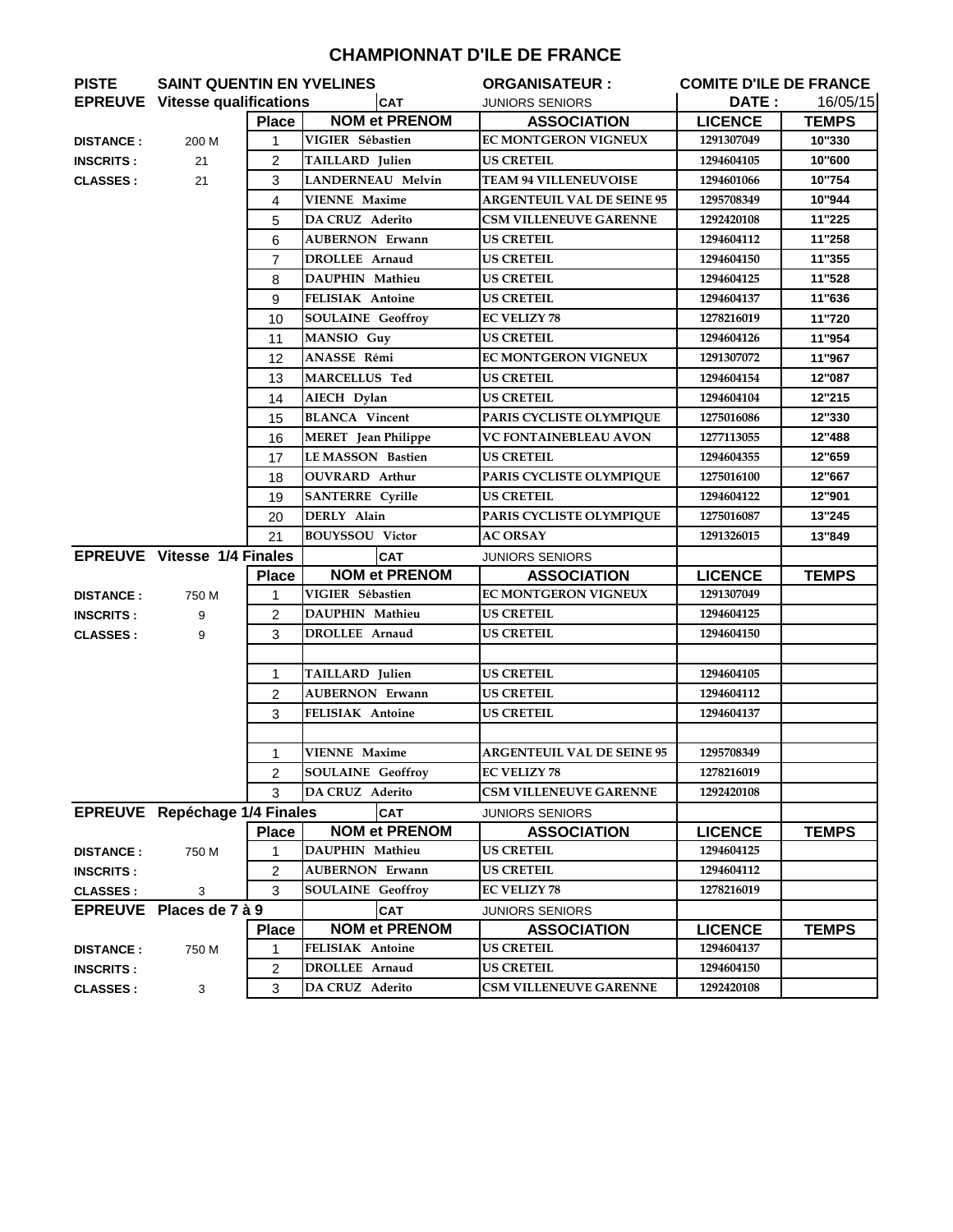|                  | EPREUVE 1/2 Finales 1ère manche    |                |                                             | <b>CAT</b>           | <b>JUNIORS SENIORS</b>                          |                          |              |
|------------------|------------------------------------|----------------|---------------------------------------------|----------------------|-------------------------------------------------|--------------------------|--------------|
|                  |                                    | <b>Place</b>   |                                             | <b>NOM et PRENOM</b> | <b>ASSOCIATION</b>                              | <b>LICENCE</b>           | <b>TEMPS</b> |
| <b>DISTANCE:</b> | 750 M                              | 1              | VIGIER Sébastien                            |                      | <b>EC MONTGERON VIGNEUX</b>                     | 1291307049               |              |
| <b>INSCRITS:</b> |                                    | 2              | DAUPHIN Mathieu                             |                      | <b>US CRETEIL</b>                               | 1294604125               |              |
| <b>CLASSES:</b>  | 4                                  |                |                                             |                      |                                                 |                          |              |
|                  |                                    | $\mathbf{1}$   | <b>VIENNE Maxime</b>                        |                      | <b>ARGENTEUIL VAL DE SEINE 95</b>               | 1295708349               |              |
|                  |                                    | $\mathcal{P}$  | <b>TAILLARD</b> Julien                      |                      | <b>US CRETEIL</b>                               | 1294604105               |              |
|                  | EPREUVE 1/2 Finales 2ème manche    |                |                                             | <b>CAT</b>           | <b>JUNIORS SENIORS</b>                          |                          |              |
|                  |                                    | <b>Place</b>   |                                             | <b>NOM et PRENOM</b> | <b>ASSOCIATION</b>                              | <b>LICENCE</b>           | <b>TEMPS</b> |
| <b>DISTANCE:</b> | 750 M                              |                | VIGIER Sébastien                            |                      | <b>EC MONTGERON VIGNEUX</b>                     | 1291307049               |              |
| <b>INSCRITS:</b> |                                    | $\overline{2}$ | DAUPHIN Mathieu                             |                      | <b>US CRETEIL</b>                               | 1294604125               |              |
| <b>CLASSES:</b>  | 4                                  |                |                                             |                      |                                                 |                          |              |
|                  |                                    | 1              | TAILLARD Julien                             |                      | <b>US CRETEIL</b>                               | 1294604105               |              |
|                  |                                    | $\overline{2}$ | <b>VIENNE Maxime</b>                        |                      | <b>ARGENTEUIL VAL DE SEINE 95</b>               | 1295708349               |              |
|                  | <b>EPREUVE</b> Belle 1/2 finale    |                |                                             | <b>CAT</b>           | <b>JUNIORS SENIORS</b>                          |                          |              |
|                  |                                    | <b>Place</b>   |                                             | <b>NOM et PRENOM</b> | <b>ASSOCIATION</b>                              | <b>LICENCE</b>           | <b>TEMPS</b> |
| <b>DISTANCE:</b> | 750 M                              | 1              | TAILLARD Julien                             |                      | <b>US CRETEIL</b>                               | 1294604105               |              |
| <b>INSCRITS:</b> |                                    | $\overline{2}$ | <b>VIENNE Maxime</b>                        |                      | <b>ARGENTEUIL VAL DE SEINE 95</b>               | 1295708349               |              |
| <b>CLASSES:</b>  | $\overline{2}$                     | 3              |                                             |                      |                                                 |                          |              |
|                  | <b>EPREUVE</b> Finales 1ère manche |                |                                             | <b>CAT</b>           | <b>JUNIORS SENIORS</b>                          |                          |              |
|                  |                                    | <b>Place</b>   |                                             | <b>NOM et PRENOM</b> | <b>ASSOCIATION</b>                              | <b>LICENCE</b>           | <b>TEMPS</b> |
| <b>DISTANCE:</b> | 750 M                              | 1              | VIGIER Sébastien                            |                      | <b>EC MONTGERON VIGNEUX</b>                     | 1291307049               |              |
| <b>INSCRITS:</b> | $\overline{4}$                     | $\overline{2}$ | <b>TAILLARD</b> Julien                      |                      | <b>US CRETEIL</b>                               | 1294604105               |              |
| <b>CLASSES:</b>  | 4                                  |                |                                             |                      |                                                 |                          |              |
|                  |                                    | 3              | <b>VIENNE Maxime</b>                        |                      | <b>ARGENTEUIL VAL DE SEINE 95</b>               | 1295708349               |              |
|                  |                                    | 4              | DAUPHIN Mathieu                             |                      | <b>US CRETEIL</b>                               | 1294604125               |              |
|                  | EPREUVE Finales 2ème manche        |                |                                             | <b>CAT</b>           | <b>JUNIORS SENIORS</b>                          |                          |              |
|                  |                                    | <b>Place</b>   |                                             | <b>NOM et PRENOM</b> | <b>ASSOCIATION</b>                              | <b>LICENCE</b>           | <b>TEMPS</b> |
| <b>DISTANCE:</b> | 750 M                              | 1              | VIGIER Sébastien                            |                      | <b>EC MONTGERON VIGNEUX</b>                     | 1291307049               |              |
| <b>INSCRITS:</b> | 4                                  | $\overline{2}$ | TAILLARD Julien                             |                      | <b>US CRETEIL</b>                               | 1294604105               |              |
| <b>CLASSES:</b>  | 4                                  |                |                                             |                      |                                                 |                          |              |
|                  |                                    | 3              | <b>VIENNE Maxime</b>                        |                      | <b>ARGENTEUIL VAL DE SEINE 95</b>               | 1295708349               |              |
|                  |                                    | 4              | DAUPHIN Mathieu                             |                      | <b>US CRETEIL</b>                               | 1294604125               |              |
|                  | <b>EPREUVE Classement Vitesse</b>  |                |                                             | <b>CAT</b>           | <b>JUNIORS SENIORS</b>                          |                          |              |
|                  | <b>Place</b>                       |                |                                             | <b>NOM et PRENOM</b> | <b>ASSOCIATION</b>                              | <b>LICENCE</b>           | <b>TEMPS</b> |
| <b>DISTANCE:</b> | 750 M                              | 1              | VIGIER Sébastien                            |                      | <b>EC MONTGERON VIGNEUX</b>                     | 1291307049               |              |
| <b>INSCRITS:</b> | 23                                 | $\overline{c}$ | TAILLARD Julien                             |                      | <b>US CRETEIL</b>                               | 1294604105               |              |
| <b>CLASSES:</b>  | 21                                 | 3              | <b>VIENNE Maxime</b>                        |                      | <b>ARGENTEUIL VAL DE SEINE 95</b>               | 1295708349               |              |
|                  |                                    | 4              | DAUPHIN Mathieu                             |                      | <b>US CRETEIL</b>                               | 1294604125               |              |
|                  |                                    | 5              | <b>AUBERNON Erwann</b>                      |                      | <b>US CRETEIL</b>                               | 1294604112               |              |
|                  |                                    | 6              | <b>SOULAINE Geoffroy</b>                    |                      | <b>EC VELIZY 78</b>                             | 1278216019               |              |
|                  |                                    | $\overline{7}$ | FELISIAK Antoine                            |                      | <b>US CRETEIL</b>                               | 1294604137               |              |
|                  |                                    | 8              | DROLLEE Arnaud                              |                      | <b>US CRETEIL</b>                               | 1294604150               |              |
|                  |                                    | 9              | DA CRUZ Aderito                             |                      | <b>CSM VILLENEUVE GARENNE</b>                   | 1292420108               |              |
|                  |                                    | 10             | <b>MANSIO</b> Guy                           |                      | <b>US CRETEIL</b>                               | 1294604126               |              |
|                  |                                    | 11             | ANASSE Rémi                                 |                      | EC MONTGERON VIGNEUX                            | 1291307072               |              |
|                  |                                    | 12             | <b>MARCELLUS Ted</b>                        |                      | <b>US CRETEIL</b>                               | 1294604154               |              |
|                  |                                    |                |                                             |                      |                                                 |                          |              |
|                  |                                    | 13             | AIECH Dylan                                 |                      | <b>US CRETEIL</b>                               | 1294604104               |              |
|                  |                                    | 14             | <b>BLANCA</b> Vincent                       |                      | PARIS CYCLISTE OLYMPIQUE                        | 1275016086               |              |
|                  |                                    | 15             | <b>MERET</b> Jean Philippe                  |                      | <b>VC FONTAINEBLEAU AVON</b>                    | 1277113055               |              |
|                  |                                    | 16             | <b>LE MASSON Bastien</b>                    |                      | <b>US CRETEIL</b>                               | 1294604355               |              |
|                  |                                    | 17             | <b>OUVRARD</b> Arthur                       |                      | PARIS CYCLISTE OLYMPIQUE                        | 1275016100               |              |
|                  |                                    | 18             | <b>SANTERRE Cyrille</b>                     |                      | <b>US CRETEIL</b>                               | 1294604122               |              |
|                  |                                    | 19             | DERLY Alain                                 |                      | PARIS CYCLISTE OLYMPIQUE                        | 1275016087               |              |
|                  |                                    | 20<br>21       | <b>BOUYSSOU Victor</b><br>LANDERNEAU Melvin |                      | <b>AC ORSAY</b><br><b>TEAM 94 VILLENEUVOISE</b> | 1291326015<br>1294601066 | Abandon      |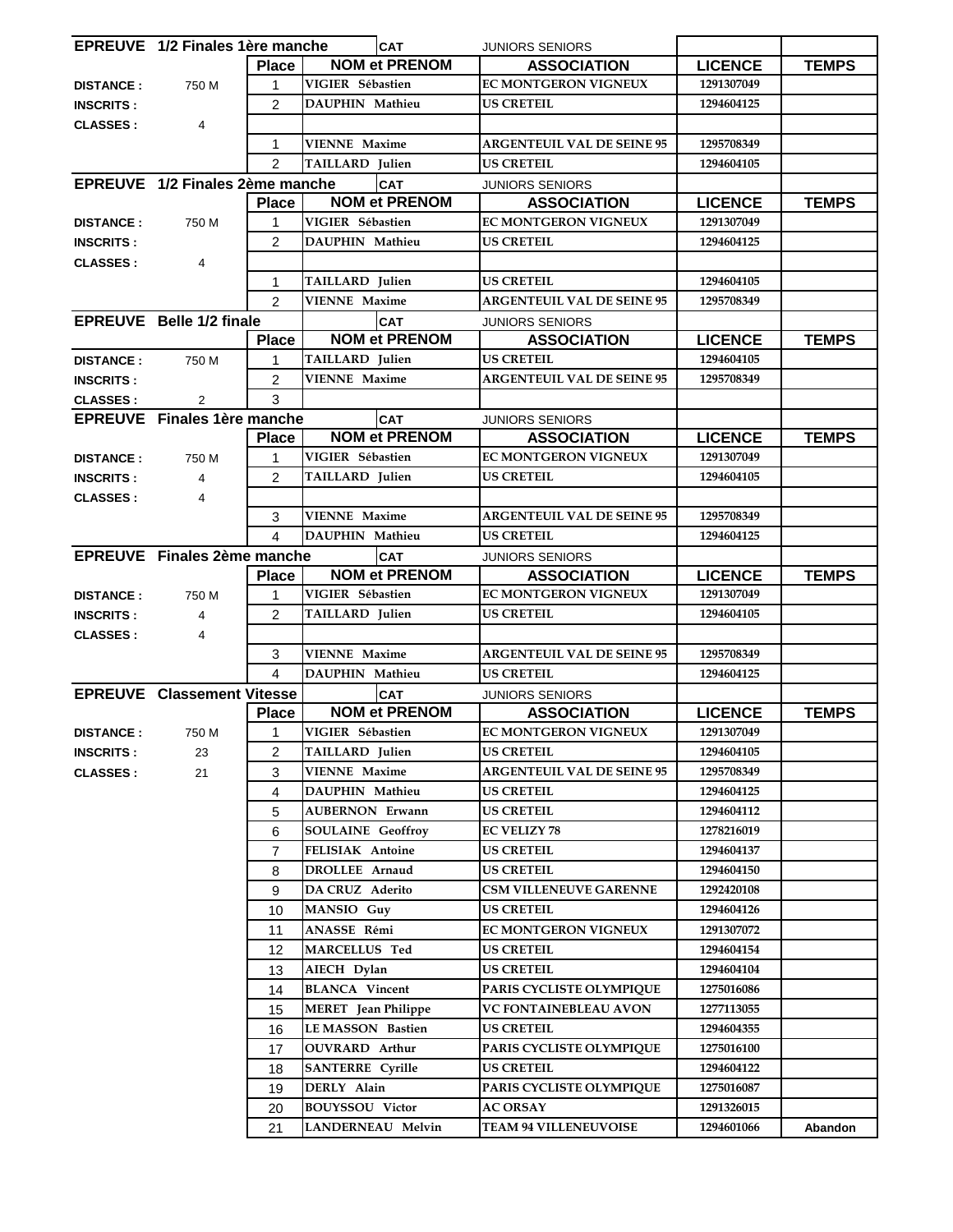|                  | <b>EPREUVE Classement Vitesse</b> |                | <b>CAT</b>                 | <b>JUNIORS</b>                                           |                |              |
|------------------|-----------------------------------|----------------|----------------------------|----------------------------------------------------------|----------------|--------------|
|                  |                                   | <b>Place</b>   | <b>NOM et PRENOM</b>       | <b>ASSOCIATION</b>                                       | <b>LICENCE</b> | <b>TEMPS</b> |
| <b>DISTANCE:</b> | 750 M                             | 1              | VIGIER Sébastien           | <b>EC MONTGERON VIGNEUX</b>                              | 1291307049     |              |
| <b>INSCRITS:</b> | 5                                 | $\overline{2}$ | <b>VIENNE</b> Maxime       | <b>ARGENTEUIL VAL DE SEINE 95</b>                        | 1295708349     |              |
| <b>CLASSES:</b>  | 4                                 | 3              | ANASSE Rémi                | <b>EC MONTGERON VIGNEUX</b>                              | 1291307072     |              |
|                  |                                   | $\overline{4}$ | AIECH Dylan                | <b>US CRETEIL</b>                                        | 1294604104     |              |
|                  | <b>EPREUVE Classement Vitesse</b> |                | <b>CAT</b>                 | <b>SENIORS</b>                                           |                |              |
|                  |                                   | <b>Place</b>   | <b>NOM et PRENOM</b>       | <b>ASSOCIATION</b>                                       | <b>LICENCE</b> | <b>TEMPS</b> |
| <b>DISTANCE:</b> | 750 M                             | 1              | TAILLARD Julien            | <b>US CRETEIL</b>                                        | 1294604105     |              |
| <b>INSCRITS:</b> | 18                                | $\overline{2}$ | DAUPHIN Mathieu            | <b>US CRETEIL</b>                                        | 1294604125     |              |
| <b>CLASSES:</b>  | 16                                | 3              | <b>AUBERNON Erwann</b>     | <b>US CRETEIL</b>                                        | 1294604112     |              |
|                  |                                   | $\overline{4}$ | <b>SOULAINE</b> Geoffroy   | <b>EC VELIZY 78</b>                                      | 1278216019     |              |
|                  |                                   | 5              | FELISIAK Antoine           | <b>US CRETEIL</b>                                        | 1294604137     |              |
|                  |                                   | 6              | DROLLEE Arnaud             | <b>US CRETEIL</b>                                        | 1294604150     |              |
|                  |                                   | $\overline{7}$ | DA CRUZ Aderito            | <b>CSM VILLENEUVE GARENNE</b>                            | 1292420108     |              |
|                  |                                   | 8              | MANSIO Guy                 | <b>US CRETEIL</b>                                        | 1294604126     |              |
|                  |                                   | 9              | <b>MARCELLUS Ted</b>       | <b>US CRETEIL</b>                                        | 1294604154     |              |
|                  |                                   | 10             | <b>BLANCA</b> Vincent      | PARIS CYCLISTE OLYMPIQUE                                 | 1275016086     |              |
|                  |                                   | 11             | <b>MERET</b> Jean Philippe | VC FONTAINEBLEAU AVON                                    | 1277113055     |              |
|                  |                                   | 12             | <b>LEMASSON Bastien</b>    | <b>US CRETEIL</b>                                        | 1294604355     |              |
|                  |                                   | 13             | <b>OUVRARD</b> Arthur      | PARIS CYCLISTE OLYMPIQUE                                 | 1275016100     |              |
|                  |                                   | 14             | <b>SANTERRE Cyrille</b>    | <b>US CRETEIL</b>                                        | 1294604122     |              |
|                  |                                   | 15             | DERLY Alain                | PARIS CYCLISTE OLYMPIQUE                                 | 1275016087     |              |
|                  |                                   | 16             | <b>BOUYSSOU Victor</b>     | <b>AC ORSAY</b>                                          | 1291326015     |              |
|                  | <b>EPREUVE</b> Omnium Elimination |                | <b>CAT</b>                 | <b>CADETS</b>                                            |                |              |
|                  |                                   | <b>Place</b>   | <b>NOM et PRENOM</b>       | <b>ASSOCIATION</b>                                       | <b>LICENCE</b> | <b>TEMPS</b> |
| <b>DISTANCE:</b> |                                   | 1              | LAMAILLE Christopher       | <b>TEAM 94 VILLENEUVOISE</b>                             | 1294601002     |              |
| <b>INSCRITS:</b> | 21                                | $\overline{2}$ |                            | <b>BRANDEBOURGER Aurélien ARGENTEUIL VAL DE SEINE 95</b> | 1295708011     |              |
| <b>CLASSES:</b>  | 21                                | 3              | <b>GOERGEN Alexis</b>      | <b>EC AULNAY</b>                                         | 1293515306     |              |
|                  |                                   | 4              | <b>MALBOIS Alexis</b>      | <b>ARGENTEUIL VAL DE SEINE 95</b>                        | 1295708057     |              |
|                  |                                   | 5              | <b>GREGOIRE Tom</b>        | EC MONTGERON VIGNEUX                                     | 1291307031     |              |
|                  |                                   | 6              | <b>RIOBE</b> Lucas         | <b>CSM CLAMART</b>                                       | 1292411233     |              |
|                  |                                   | $\overline{7}$ | LUIS Victor                | <b>US METRO TRANSPORTS</b>                               | 1275024029     |              |
|                  |                                   | 8              | WOLFERSBERGER Adrien       | <b>VC SAVIGNY SUR ORGE</b>                               | 1291301002     |              |
|                  |                                   | 9              | CONTAL Guillaume           | EC MONTGERON VIGNEUX                                     | 1291307029     |              |
|                  |                                   | 10             | <b>JAOUEN</b> Tristan      | <b>VC ELANCOURT ST QUENTIN EN</b>                        | 1278226037     |              |
|                  |                                   | 11             | <b>GRONDIN</b> Guillaume   | <b>TEAM 94 VILLENEUVOISE</b>                             | 1294601051     |              |
|                  |                                   | 12             | DIEHL Oscar                | CSM CLAMART                                              | 1292411059     |              |
|                  |                                   | 13             | ALIKER Jérémie             | <b>US CRETEIL</b>                                        | 1294604002     |              |
|                  |                                   | 14             | <b>MAHE</b> Thomas         | CC IGNY PALAISEAU 91                                     | 1291305191     |              |
|                  |                                   | 15             | JOYEUX Klaïd               | <b>US CRETEIL</b>                                        | 1294604109     |              |
|                  |                                   | 16             | <b>CARRE</b> Matthieu      | <b>EC VELIZY 78</b>                                      | 1278216022     |              |
|                  |                                   | 17             | <b>BROUSSE Paul</b>        | US CRETEIL                                               | 1294604035     |              |
|                  |                                   | 18             | <b>STEPHAN Alexis</b>      | <b>ISSY VELO CLUB</b>                                    | 1292428098     |              |
|                  |                                   | 19             | DIONISIO Adam              | <b>US CRETEIL</b>                                        | 1294604352     |              |
|                  |                                   | 20             | PODESTA Nathan             | <b>VC ETAMPES</b>                                        | 1291311136     |              |
|                  |                                   | 21             | <b>CHENAVARD Lucas</b>     | <b>VC ETAMPES</b>                                        | 1291311046     |              |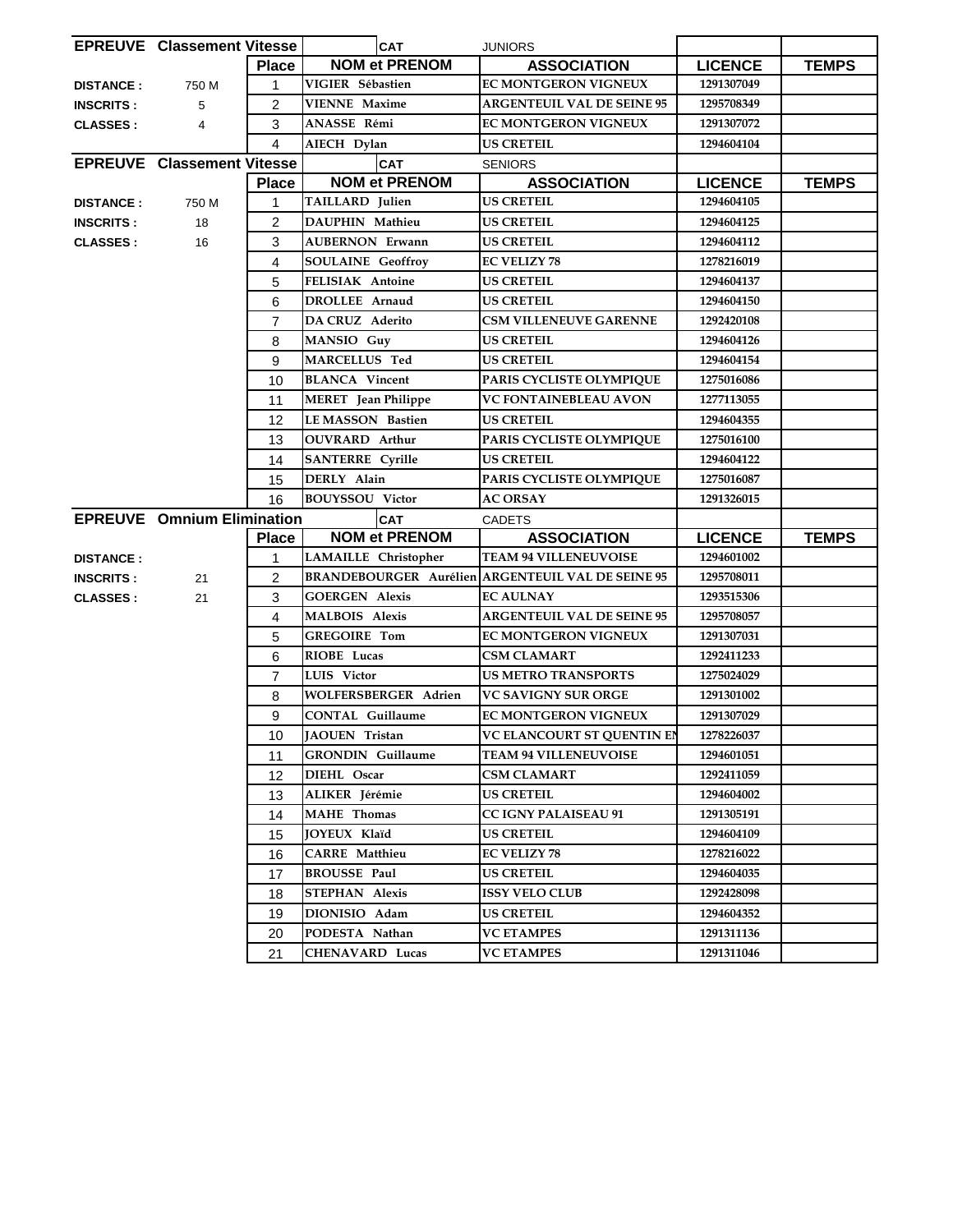|                  | <b>EPREUVE</b> Omnium Course aux points |                | <b>CAT</b>                    | <b>CADETS</b>                     |                |               |
|------------------|-----------------------------------------|----------------|-------------------------------|-----------------------------------|----------------|---------------|
|                  |                                         | <b>Place</b>   | <b>NOM et PRENOM</b>          | <b>ASSOCIATION</b>                | <b>LICENCE</b> | <b>Points</b> |
| <b>DISTANCE:</b> | <b>10 KM</b>                            | 1              | LUIS Victor                   | <b>US METRO TRANSPORTS</b>        | 1275024029     | 25 Pts        |
| <b>INSCRITS:</b> | 21                                      | $\overline{2}$ | <b>CARRE</b> Matthieu         | <b>EC VELIZY 78</b>               | 1278216022     | 10 Pts        |
| <b>CLASSES:</b>  | 20                                      | 3              | <b>LAMAILLE</b> Christopher   | <b>TEAM 94 VILLENEUVOISE</b>      | 1294601002     | 10 Pts        |
|                  |                                         | 4              | <b>BRANDEBOURGER Aurélien</b> | <b>ARGENTEUIL VAL DE SEINE 95</b> | 1295708011     | 10 Pts        |
|                  |                                         | 5              | PODESTA Nathan                | <b>VC ETAMPES</b>                 | 1291311136     | 5 Pts         |
|                  |                                         | 6              | <b>JAOUEN Tristan</b>         | VC ELANCOURT ST QUENTIN EN        | 1278226037     | 1 Pt          |
|                  |                                         | $\overline{7}$ | <b>GOERGEN Alexis</b>         | <b>EC AULNAY</b>                  | 1293515306     | 1 Pt          |
|                  |                                         | 8              | <b>MAHE</b> Thomas            | CC IGNY PALAISEAU 91              | 1291305191     | 1 Pt          |
|                  |                                         | 9              | <b>CONTAL Guillaume</b>       | EC MONTGERON VIGNEUX              | 1291307029     | 1 Pt          |
|                  |                                         | 10             | <b>MALBOIS Alexis</b>         | <b>ARGENTEUIL VAL DE SEINE 95</b> | 1295708057     |               |
|                  |                                         | 11             | <b>GRONDIN</b> Guillaume      | <b>TEAM 94 VILLENEUVOISE</b>      | 1294601051     |               |
|                  |                                         | 12             | ALIKER Jérémie                | <b>US CRETEIL</b>                 | 1294604002     |               |
|                  |                                         | 13             | <b>GREGOIRE Tom</b>           | EC MONTGERON VIGNEUX              | 1291307031     |               |
|                  |                                         | 14             | DIONISIO Adam                 | <b>US CRETEIL</b>                 | 1294604352     |               |
|                  |                                         | 15             | RIOBE Lucas                   | CSM CLAMART                       | 1292411233     |               |
|                  |                                         | 16             | <b>BROUSSE Paul</b>           | <b>US CRETEIL</b>                 | 1294604035     |               |
|                  |                                         | 17             | <b>JOYEUX Klaïd</b>           | <b>US CRETEIL</b>                 | 1294604109     |               |
|                  |                                         | 18             | <b>WOLFERSBERGER Adrien</b>   | <b>VC SAVIGNY SUR ORGE</b>        | 1291301002     |               |
|                  |                                         | 19             | DIEHL Oscar                   | <b>CSM CLAMART</b>                | 1292411059     |               |
|                  |                                         | 20             | <b>CHENAVARD Lucas</b>        | <b>VC ETAMPES</b>                 | 1291311046     |               |
|                  | <b>EPREUVE</b> Omnium Elimination       |                | <b>CAT</b>                    | <b>JUNIORS</b>                    |                |               |
|                  |                                         |                |                               |                                   |                |               |
|                  |                                         | <b>Place</b>   | <b>NOM et PRENOM</b>          | <b>ASSOCIATION</b>                | <b>LICENCE</b> | <b>TEMPS</b>  |
| <b>DISTANCE:</b> |                                         | 1              | VIGIER Sébastien              | EC MONTGERON VIGNEUX              | 1291307049     |               |
| <b>INSCRITS:</b> | 10                                      | $\overline{2}$ | RIEBEL Mathieu                | EC MONTGERON VIGNEUX              | 1291307112     |               |
| <b>CLASSES:</b>  | 10                                      | 3              | DO REGO PEREIRA Miguel        | <b>TEAM 94 VILLENEUVOISE</b>      | 1294601071     |               |
|                  |                                         | 4              | LABREGERE Aurélien            | <b>CM AUBERVILLIERS 93</b>        | 1293505143     |               |
|                  |                                         | 5              | <b>JAVELLY Luis</b>           | <b>US CRETEIL</b>                 | 1294604088     |               |
|                  |                                         | 6              | FREBY Thibault                | <b>CSM CLAMART</b>                | 1292411292     |               |
|                  |                                         | $\overline{7}$ | HERVE Raphaêl                 | <b>CSM CLAMART</b>                | 1292411113     |               |
|                  |                                         | 8              | ANASSE Rémi                   | EC MONTGERON VIGNEUX              | 1291307072     |               |
|                  |                                         | 9              | KUNTZ Victor                  | <b>US CRETEIL</b>                 | 1294604121     |               |
|                  |                                         | 10             | AIECH Dylan                   | <b>US CRETEIL</b>                 | 1294604104     |               |
|                  | <b>EPREUVE</b> Omnium Course aux points |                | <b>CAT</b>                    | <b>JUNIORS</b>                    |                |               |
|                  |                                         | <b>Place</b>   | <b>NOM et PRENOM</b>          | <b>ASSOCIATION</b>                | <b>LICENCE</b> | <b>Points</b> |
| <b>DISTANCE:</b> | 20 KM                                   | 1              | RIEBEL Mathieu                | EC MONTGERON VIGNEUX              | 1291307112     | 33 Pts        |
| <b>INSCRITS:</b> | 10                                      | $\overline{2}$ | VIGIER Sébastien              | EC MONTGERON VIGNEUX              | 1291307049     | 20 Pts        |
| <b>CLASSES:</b>  | 10                                      | 3              | HERVE Raphaêl                 | <b>CSM CLAMART</b>                | 1292411113     | 18 Pts        |
|                  |                                         | 4              | <b>JAVELLY Luis</b>           | <b>US CRETEIL</b>                 | 1294604088     |               |
|                  |                                         | 5              | ANASSE Rémi                   | EC MONTGERON VIGNEUX              | 1291307072     |               |
|                  |                                         | 6              | DO REGO PEREIRA Miguel        | <b>TEAM 94 VILLENEUVOISE</b>      | 1294601071     |               |
|                  |                                         | $\overline{7}$ | LABREGERE Aurélien            | <b>CM AUBERVILLIERS 93</b>        | 1293505143     |               |
|                  |                                         | 8              | FREBY Thibault                | <b>CSM CLAMART</b>                | 1292411292     |               |
|                  |                                         | 9              | <b>KUNTZ</b> Victor           | <b>US CRETEIL</b>                 | 1294604121     |               |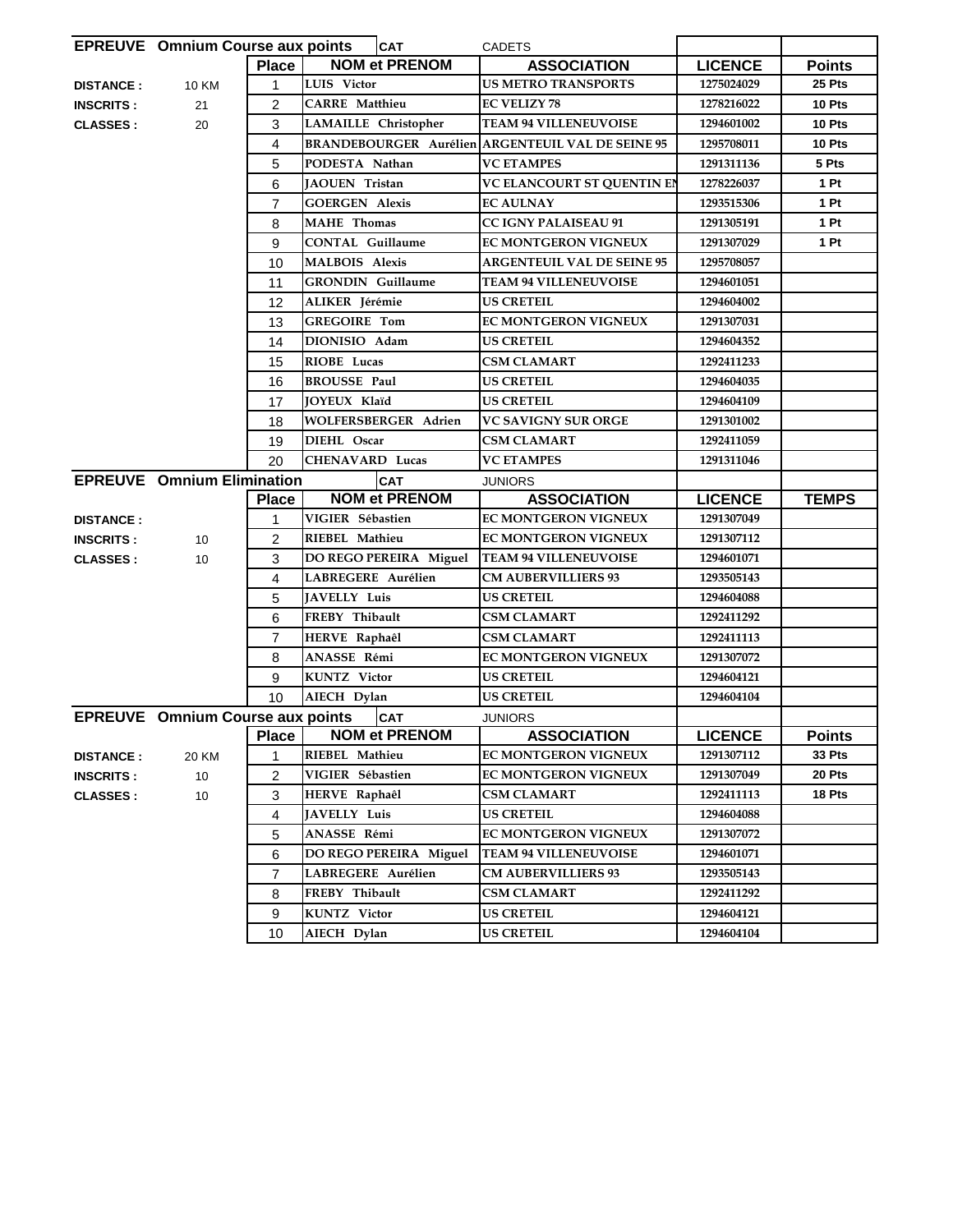|                          | <b>EPREUVE</b> Omnium Elimination       |                | <b>CAT</b>                 | <b>SENIORS</b>                                           |                |               |
|--------------------------|-----------------------------------------|----------------|----------------------------|----------------------------------------------------------|----------------|---------------|
|                          |                                         | <b>Place</b>   | <b>NOM et PRENOM</b>       | <b>ASSOCIATION</b>                                       | <b>LICENCE</b> | <b>TEMPS</b>  |
| <b>DISTANCE:</b>         |                                         | 1              | <b>DA CUNHA</b> John       | <b>VCA DU BOURGET</b>                                    | 1293510127     |               |
| <b>INSCRITS:</b>         | 19                                      | 2              | <b>LAMOTTE Antony</b>      | <b>CSM PUTEAUX</b>                                       | 1292401013     |               |
| <b>CLASSES:</b>          | 19                                      | 3              | <b>BACON Thomas</b>        | <b>VCA DU BOURGET</b>                                    | 1293510033     |               |
|                          |                                         | 4              | <b>BARE</b> Anthony        | <b>VCA DU BOURGET</b>                                    | 1293510129     |               |
|                          |                                         | 5              | <b>MAITRE Cyril</b>        | TEAM PELTRAX - CSD                                       | 1277115044     |               |
|                          |                                         | 6              | DUCHESNE Mickaël           | <b>US CRETEIL</b>                                        | 1294604085     |               |
|                          |                                         | $\overline{7}$ | <b>TAHIR Zinedine</b>      | PARISIS A.C. 95                                          | 1295714134     |               |
|                          |                                         | 8              | DUPIN Sébastien            | <b>CSM CLAMART</b>                                       | 1292411056     |               |
|                          |                                         | 9              | <b>LAUR</b> Christophe     | <b>VC ETAMPES</b>                                        | 1291311181     |               |
|                          |                                         | 10             | <b>DA CRUZ Aderito</b>     | <b>CSM VILLENEUVE GARENNE</b>                            | 1292420108     |               |
|                          |                                         | 11             | <b>BLANCA</b> Vincent      | PARIS CYCLISTE OLYMPIQUE                                 | 1275016086     |               |
|                          |                                         | 12             | <b>BOUCHER Robin</b>       | <b>VCA DU BOURGET</b>                                    | 1293510088     |               |
|                          |                                         | 13             | <b>MERCIER Nicolas</b>     | <b>VC SAVIGNY SUR ORGE</b>                               | 1291301154     |               |
|                          |                                         | 14             | <b>DROLLEE</b> Arnaud      | <b>US CRETEIL</b>                                        | 1294604150     |               |
|                          |                                         | 15             | <b>MERET</b> Jean Philippe | VC FONTAINEBLEAU AVON                                    | 1277113055     |               |
|                          |                                         | 16             | <b>MATHIS</b> Guillaume    | <b>CSM PUTEAUX</b>                                       | 1292401261     |               |
|                          |                                         | 17             | <b>DURUY</b> Olivier       | <b>ARGENTEUIL VAL DE SEINE 95</b>                        | 1295708110     |               |
|                          |                                         | 18             | DERLY Alain                | PARIS CYCLISTE OLYMPIQUE                                 | 1275016087     |               |
|                          |                                         | 19             | <b>OUVRARD</b> Arthur      | PARIS CYCLISTE OLYMPIQUE                                 | 1275016100     |               |
|                          | <b>EPREUVE</b> Omnium Course aux points |                | <b>CAT</b>                 | <b>SENIORS</b>                                           |                |               |
|                          |                                         | <b>Place</b>   | <b>NOM et PRENOM</b>       | <b>ASSOCIATION</b>                                       | <b>LICENCE</b> | <b>Points</b> |
| <b>DISTANCE:</b>         | 20 KM                                   | 1              | <b>MAITRE Cyril</b>        | TEAM PELTRAX - CSD                                       | 1277115044     | 47 Pts        |
| <b>INSCRITS:</b>         | 19                                      | $\overline{c}$ | <b>BACON</b> Thomas        | <b>VCA DU BOURGET</b>                                    | 1293510033     | 37 Pts        |
| <b>CLASSES:</b>          | 18                                      | 3              | DA CUNHA John              | VCA DU BOURGET                                           | 1293510127     | 37 Pts        |
|                          |                                         | 4              | <b>DURUY</b> Olivier       | <b>ARGENTEUIL VAL DE SEINE 95</b>                        | 1295708110     | <b>30 Pts</b> |
|                          |                                         | 5              | <b>MERET</b> Jean Philippe | VC FONTAINEBLEAU AVON                                    | 1277113055     | 26 Pts        |
|                          |                                         | 6              | <b>BARE</b> Anthony        | VCA DU BOURGET                                           | 1293510129     | 15 Pts        |
|                          |                                         | $\overline{7}$ | LAUR Christophe            | <b>VC ETAMPES</b>                                        | 1291311181     | 4 Pts         |
|                          |                                         | 8              | <b>TAHIR Zinedine</b>      | PARISIS A.C. 95                                          | 1295714134     | 3 Pts         |
|                          |                                         | 9              | DUCHESNE Mickaël           | <b>US CRETEIL</b>                                        | 1294604085     | 3 Pts         |
|                          |                                         | 10             | DA CRUZ Aderito            | <b>CSM VILLENEUVE GARENNE</b>                            | 1292420108     | 2 Pts         |
|                          |                                         | 11             | <b>BLANCA</b> Vincent      | PARIS CYCLISTE OLYMPIQUE                                 | 1275016086     | 2 Pts         |
|                          |                                         | 12             | <b>LAMOTTE Antony</b>      | <b>CSM PUTEAUX</b>                                       | 1292401013     | 1 Pt          |
|                          |                                         | 13             | <b>BOUCHER Robin</b>       | VCA DU BOURGET                                           | 1293510088     | 1 Pt          |
|                          |                                         | 14             | <b>DUPIN Sébastien</b>     | <b>CSM CLAMART</b>                                       | 1292411056     |               |
|                          |                                         | 15             | <b>MERCIER Nicolas</b>     | <b>VC SAVIGNY SUR ORGE</b>                               | 1291301154     |               |
|                          |                                         | 16             | <b>OUVRARD Arthur</b>      | PARIS CYCLISTE OLYMPIQUE                                 | 1275016100     |               |
|                          |                                         | 17             | <b>MATHIS</b> Guillaume    | <b>CSM PUTEAUX</b>                                       | 1292401261     | Abandon       |
|                          |                                         | 18             | DROLLEE Arnaud             | <b>US CRETEIL</b>                                        | 1294604150     | Abandon       |
| <b>EPREUVE Poursuite</b> |                                         |                | <b>CAT</b>                 | <b>CADETS</b>                                            | DATE:          | 16/05/15      |
|                          |                                         | <b>Place</b>   | <b>NOM et PRENOM</b>       | <b>ASSOCIATION</b>                                       | <b>LICENCE</b> | <b>TEMPS</b>  |
| <b>DISTANCE:</b>         | 3 KM                                    | 1              | SELLIER Valentin           | PARISIS A.C. 95                                          | 1295714046     | 3'41"836      |
| <b>INSCRITS:</b>         | 12                                      | $\overline{2}$ | PROVOST Maximilien         | <b>TEAM 94 VILLENEUVOISE</b>                             | 1294601040     | 3'46"337      |
| <b>CLASSES:</b>          | 12                                      | 3              | <b>BUIRETTE Gaëtan</b>     | PARISIS A.C. 95                                          | 1295714438     | 3'53"262      |
|                          |                                         | 4              |                            | <b>BRANDEBOURGER Aurélien ARGENTEUIL VAL DE SEINE 95</b> | 1295708011     | 3'53"491      |
|                          |                                         | 5              | LUIS Victor                | <b>US METRO TRANSPORTS</b>                               | 1275024029     | 3'58"477      |
|                          |                                         | 6              | <b>CARRE</b> Matthieu      | <b>EC VELIZY 78</b>                                      | 1278216022     | 3'58"583      |
|                          |                                         | $\overline{7}$ | LAMY Valentin              | PARIS CYCLISTE OLYMPIQUE                                 | 1275016127     | 4'02'101      |
|                          |                                         | 8              | <b>HUMBERT</b> Igor        | <b>ARGENTEUIL VAL DE SEINE 95</b>                        | 1295708459     | 4'04"841      |
|                          |                                         | 9              | <b>GOERGEN Alexis</b>      | <b>EC AULNAY</b>                                         | 1293515306     | 4'08'134      |
|                          |                                         | 10             | PODESTA Nathan             | <b>VC ETAMPES</b>                                        | 1291311136     | 4'16"202      |
|                          |                                         | 11             | FREBY Baptiste             | <b>CSM CLAMART</b>                                       | 1292411037     | 4'19"690      |
|                          |                                         | 12             | <b>CARO</b> Nicolas        | EC VERNOUILLET V.T.                                      | 1278243026     | 4'24"663      |
|                          |                                         |                |                            |                                                          |                |               |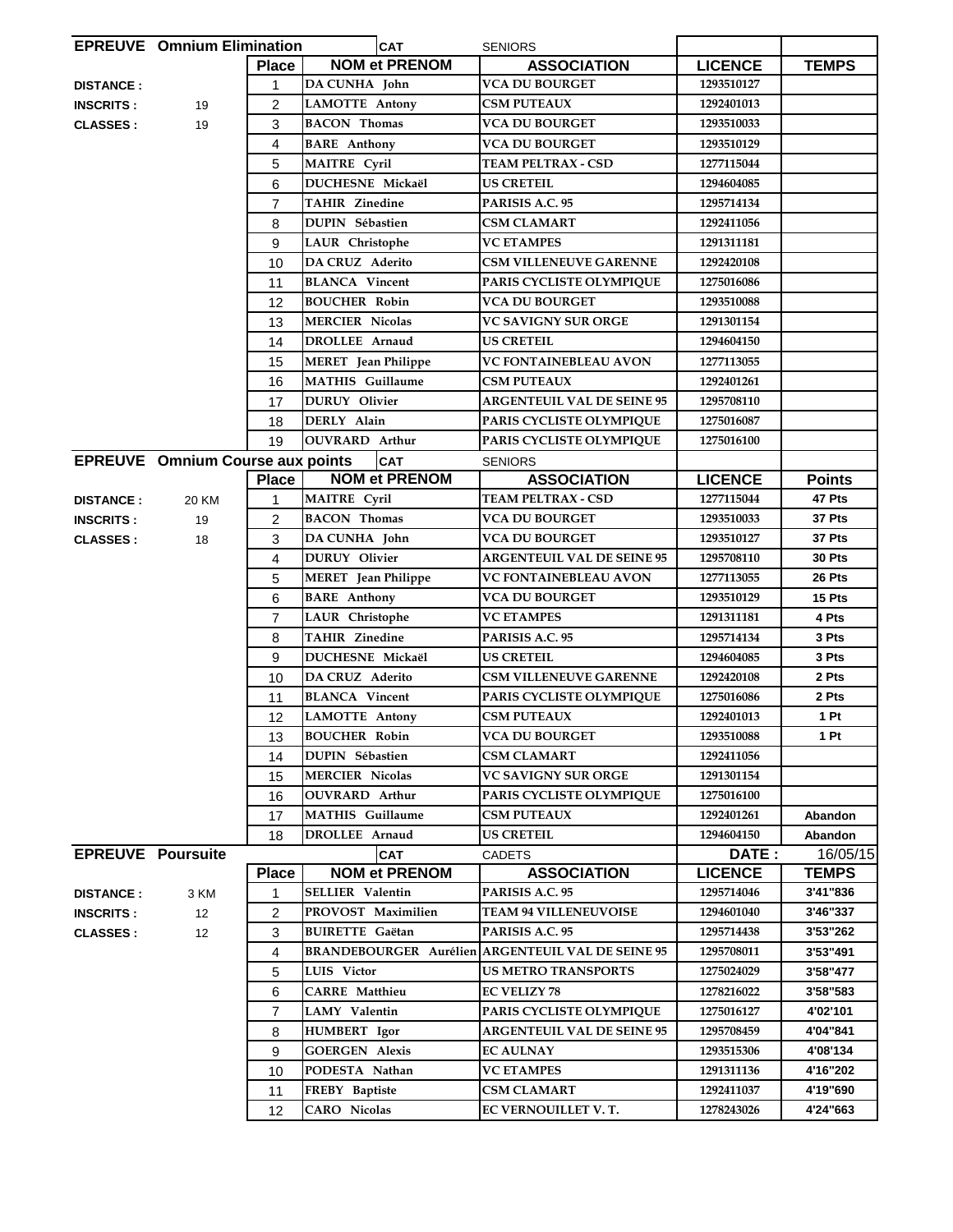|                  | <b>EPREUVE</b> Poursuite séries       |                | <b>CAT</b>                                        | <b>SENIORS</b>                                 |                          |              |
|------------------|---------------------------------------|----------------|---------------------------------------------------|------------------------------------------------|--------------------------|--------------|
|                  |                                       | <b>Place</b>   | <b>NOM et PRENOM</b>                              | <b>ASSOCIATION</b>                             | <b>LICENCE</b>           | <b>TEMPS</b> |
| <b>DISTANCE:</b> | 4 KM                                  | 1              | <b>MAITRE Cyril</b>                               | <b>TEAM PELTRAX - CSD</b>                      | 1277115044               | 4'45"619     |
| <b>INSCRITS:</b> | 13                                    | $\overline{c}$ | <b>DURUY</b> Olivier                              | <b>ARGENTEUIL VAL DE SEINE 95</b>              | 1295708110               | 4'47"145     |
| <b>CLASSES:</b>  | 13                                    | 3              | <b>BACON</b> Thomas                               | VCA DU BOURGET                                 | 1293510033               | 4'51"788     |
|                  |                                       | 4              | MONTANA Sylvain                                   | <b>CM AUBERVILLIERS 93</b>                     | 1293505110               | 5'01"555     |
|                  |                                       | 5              | <b>MARION</b> Sébastien                           | PARIS CYCLISTE OLYMPIQUE                       | 1275016234               | 5'04"245     |
|                  |                                       | 6              | <b>MERET</b> Jean Philippe                        | <b>VC FONTAINEBLEAU AVON</b>                   | 1277113055               | 5'08"675     |
|                  |                                       | $\overline{7}$ | RICHEFORT Alexandre                               | <b>EC VELIZY 78</b>                            | 1278216012               | 5'11"122     |
|                  |                                       | 8              | <b>GILLAIN Francis</b>                            | PARIS CYCLISTE OLYMPIQUE                       | 1275016045               | 5'14"577     |
|                  |                                       | 9              | <b>MATHIS</b> Guillaume                           | <b>CSM PUTEAUX</b>                             | 1292401261               | 5'16"273     |
|                  |                                       | 10             | DUPIN Sébastien                                   | <b>CSM CLAMART</b>                             | 1292411056               | 5'21"336     |
|                  |                                       | 11             | <b>CARRE</b> Frédéric                             | <b>EC VELIZY 78</b>                            | 1278216021               | 5'27"001     |
|                  |                                       | 12             | <b>LAMOTTE Antony</b>                             | <b>CSM PUTEAUX</b>                             | 1292401013               | 5'28"190     |
|                  |                                       | 13             | DERLY Alain                                       | PARIS CYCLISTE OLYMPIQUE                       | 1275016087               | 5'43"063     |
|                  | EPREUVE Poursuite Finale 3 & 4        |                | <b>CAT</b>                                        | <b>SENIORS</b>                                 |                          |              |
|                  |                                       | <b>Place</b>   | <b>NOM et PRENOM</b>                              | <b>ASSOCIATION</b>                             | <b>LICENCE</b>           | <b>TEMPS</b> |
| <b>DISTANCE:</b> | 4 KM                                  | 1              | MONTANA Sylvain                                   | <b>CM AUBERVILLIERS 93</b>                     | 1293505110               | 4'55"825     |
| <b>INSCRITS:</b> |                                       | $\overline{2}$ | <b>BACON Thomas</b>                               | <b>VCA DU BOURGET</b>                          | 1293510033               | 4'58"985     |
| <b>CLASSES:</b>  | 2                                     |                |                                                   |                                                |                          |              |
|                  | <b>EPREUVE</b> Poursuite Finale 1 & 2 |                | <b>CAT</b>                                        | <b>SENIORS</b>                                 |                          |              |
|                  |                                       | <b>Place</b>   | <b>NOM et PRENOM</b>                              | <b>ASSOCIATION</b>                             | <b>LICENCE</b>           | <b>TEMPS</b> |
| <b>DISTANCE:</b> | 4 KM                                  | 1              | <b>DURUY</b> Olivier                              | <b>ARGENTEUIL VAL DE SEINE 95</b>              | 1295708110               | 4'49"236     |
| <b>INSCRITS:</b> |                                       | $\overline{2}$ | <b>MAITRE</b> Cyril                               | TEAM PELTRAX - CSD                             | 1277115044               | 4'52"985     |
| <b>CLASSES:</b>  | $\overline{2}$                        |                |                                                   |                                                |                          |              |
|                  | <b>EPREUVE</b> Classement poursuite   |                | <b>CAT</b>                                        | <b>SENIORS</b>                                 |                          |              |
|                  |                                       | <b>Place</b>   | <b>NOM et PRENOM</b>                              | <b>ASSOCIATION</b>                             | <b>LICENCE</b>           | <b>TEMPS</b> |
| <b>DISTANCE:</b> | 4 KM                                  | 1              | <b>DURUY</b> Olivier                              | <b>ARGENTEUIL VAL DE SEINE 95</b>              | 1295708110               | 4'49"236     |
| <b>INSCRITS:</b> | 13                                    | $\overline{2}$ | <b>MAITRE Cyril</b>                               | <b>TEAM PELTRAX - CSD</b>                      | 1277115044               |              |
| <b>CLASSES:</b>  | 13                                    | 3              | MONTANA Sylvain                                   | <b>CM AUBERVILLIERS 93</b>                     | 1293505110               |              |
|                  |                                       | 4              | <b>BACON Thomas</b>                               | <b>VCA DU BOURGET</b>                          | 1293510033               |              |
|                  |                                       | 5              | MARION Sébastien                                  | PARIS CYCLISTE OLYMPIQUE                       | 1275016234               |              |
|                  |                                       | 6              | <b>MERET</b> Jean Philippe                        | VC FONTAINEBLEAU AVON                          | 1277113055               |              |
|                  |                                       | $\overline{7}$ | RICHEFORT Alexandre                               | <b>EC VELIZY 78</b>                            | 1278216012               |              |
|                  |                                       | 8              | <b>GILLAIN</b> Francis<br><b>MATHIS</b> Guillaume | PARIS CYCLISTE OLYMPIQUE<br><b>CSM PUTEAUX</b> | 1275016045               |              |
|                  |                                       | 9              |                                                   |                                                | 1292401261               |              |
|                  |                                       | 10             | <b>DUPIN Sébastien</b><br><b>CARRE</b> Frédéric   | <b>CSM CLAMART</b><br><b>EC VELIZY 78</b>      | 1292411056<br>1278216021 |              |
|                  |                                       | 11             | <b>LAMOTTE Antony</b>                             | <b>CSM PUTEAUX</b>                             | 1292401013               |              |
|                  |                                       | 12<br>13       | DERLY Alain                                       | PARIS CYCLISTE OLYMPIOUE                       | 1275016087               |              |
|                  | <b>EPREUVE</b> Vitesse qualifications |                | <b>CAT</b>                                        |                                                |                          |              |
|                  |                                       | <b>Place</b>   | <b>NOM et PRENOM</b>                              | <b>MINIMES</b><br><b>ASSOCIATION</b>           | <b>LICENCE</b>           | <b>TEMPS</b> |
| <b>DISTANCE:</b> | 200 M                                 | 1              | TYNDAL JERNIDY Malcom                             | <b>TEAM 94 VILLENEUVOISE</b>                   | 1294601063               | 13"098       |
| <b>INSCRITS:</b> | 6                                     | 2              | BARZEZOWSKI Alan                                  | <b>VC CLICHY SOUS BOIS</b>                     | 1293527104               | 13"329       |
| <b>CLASSES:</b>  | 6                                     | 3              | <b>MARTHE ROSE Yannick</b>                        | <b>ES STAINS</b>                               | 1293533035               | 13"423       |
|                  |                                       | 4              | <b>COUHE Brian</b>                                | <b>US CRETEIL</b>                              | 1294604089               | 13"603       |
|                  |                                       | 5              | <b>SAMBA Andrew</b>                               | <b>TEAM 94 VILLENEUVOISE</b>                   | 1294601069               | 14"997       |
|                  |                                       | 6              | ALIKER Nathan                                     | <b>US CRETEIL</b>                              | 1294604360               | 16"976       |
|                  |                                       |                |                                                   |                                                |                          |              |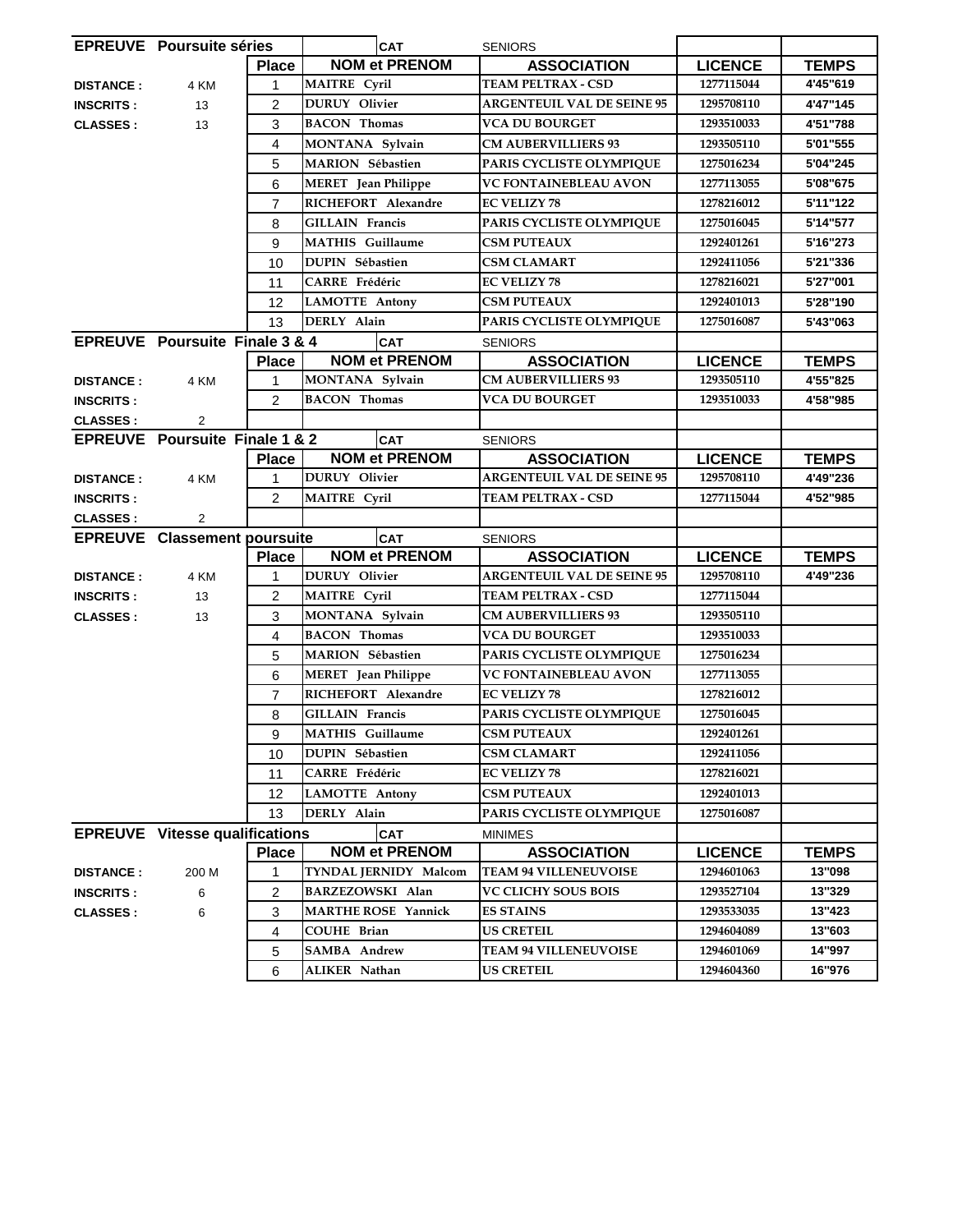|                  | <b>EPREUVE</b> Vitesse 1/2 Finales    |                | <b>CAT</b>                 | <b>MINIMES</b>                    |                |              |
|------------------|---------------------------------------|----------------|----------------------------|-----------------------------------|----------------|--------------|
|                  |                                       | <b>Place</b>   | <b>NOM et PRENOM</b>       | <b>ASSOCIATION</b>                | <b>LICENCE</b> | <b>TEMPS</b> |
| <b>DISTANCE:</b> | 750 M                                 | 1              | TYNDAL JERNIDY Malcom      | <b>TEAM 94 VILLENEUVOISE</b>      | 1294601063     |              |
| <b>INSCRITS:</b> |                                       | 2              | <b>COUHE Brian</b>         | <b>US CRETEIL</b>                 | 1294604089     |              |
| <b>CLASSES:</b>  | 6                                     | 3              | <b>SAMBA Andrew</b>        | <b>TEAM 94 VILLENEUVOISE</b>      | 1294601069     |              |
|                  |                                       |                |                            |                                   |                |              |
|                  |                                       | 1              | <b>MARTHE ROSE Yannick</b> | <b>ES STAINS</b>                  | 1293533035     |              |
|                  |                                       | 2              | <b>BARZEZOWSKI Alan</b>    | <b>VC CLICHY SOUS BOIS</b>        | 1293527104     |              |
|                  |                                       | 3              | <b>ALIKER Nathan</b>       | <b>US CRETEIL</b>                 | 1294604360     |              |
|                  | EPREUVE Repéchage 1/2 Finales         |                | <b>CAT</b>                 | <b>MINIMES</b>                    |                |              |
|                  |                                       | <b>Place</b>   | <b>NOM et PRENOM</b>       | <b>ASSOCIATION</b>                | <b>LICENCE</b> | <b>TEMPS</b> |
| <b>DISTANCE:</b> | 750 M                                 | 1              | <b>BARZEZOWSKI Alan</b>    | <b>VC CLICHY SOUS BOIS</b>        | 1293527104     |              |
| <b>INSCRITS:</b> | 4                                     | 2              | <b>COUHE Brian</b>         | <b>US CRETEIL</b>                 | 1294604089     |              |
| <b>CLASSES:</b>  | 4                                     | 3              | <b>SAMBA Andrew</b>        | <b>TEAM 94 VILLENEUVOISE</b>      | 1294601069     |              |
|                  |                                       | 4              | ALIKER Nathan              | <b>US CRETEIL</b>                 | 1294604360     |              |
|                  | <b>EPREUVE</b> Vitesse Finale         |                | <b>CAT</b>                 | <b>MINIMES</b>                    |                |              |
|                  |                                       | <b>Place</b>   | <b>NOM et PRENOM</b>       | <b>ASSOCIATION</b>                | <b>LICENCE</b> | <b>TEMPS</b> |
| <b>DISTANCE:</b> | 750 M                                 | 1              | TYNDAL JERNIDY Malcom      | <b>TEAM 94 VILLENEUVOISE</b>      | 1294601063     |              |
| <b>INSCRITS:</b> | 3                                     | 2              | <b>MARTHE ROSE Yannick</b> | <b>ES STAINS</b>                  | 1293533035     |              |
| <b>CLASSES:</b>  | 3                                     | 3              | BARZEZOWSKI Alan           | <b>VC CLICHY SOUS BOIS</b>        | 1293527104     |              |
|                  | <b>EPREUVE</b> Classement vitesse     |                | <b>CAT</b>                 | <b>MINIMES</b>                    |                |              |
|                  |                                       | <b>Place</b>   | <b>NOM et PRENOM</b>       | <b>ASSOCIATION</b>                | <b>LICENCE</b> | <b>TEMPS</b> |
| <b>DISTANCE:</b> | 750 M                                 | 1              | TYNDAL JERNIDY Malcom      | <b>TEAM 94 VILLENEUVOISE</b>      | 1294601063     |              |
| <b>INSCRITS:</b> | 6                                     | 2              | <b>MARTHE ROSE Yannick</b> | <b>ES STAINS</b>                  | 1293533035     |              |
| <b>CLASSES:</b>  | 6                                     | 3              | <b>BARZEZOWSKI Alan</b>    | VC CLICHY SOUS BOIS               | 1293527104     |              |
|                  |                                       | 4              | <b>COUHE Brian</b>         | <b>US CRETEIL</b>                 | 1294604089     |              |
|                  |                                       | 5              | <b>SAMBA Andrew</b>        | <b>TEAM 94 VILLENEUVOISE</b>      | 1294601069     |              |
|                  |                                       | 6              | ALIKER Nathan              | <b>US CRETEIL</b>                 | 1294604360     |              |
|                  | <b>EPREUVE</b> Vitesse qualifications |                | <b>CAT</b>                 | CADETS                            |                |              |
|                  |                                       | <b>Place</b>   | <b>NOM et PRENOM</b>       | <b>ASSOCIATION</b>                | <b>LICENCE</b> | <b>TEMPS</b> |
| <b>DISTANCE:</b> | 200 M                                 | 1              | THICOT Jordy Allan         | <b>US CRETEIL</b>                 | 3097196027     | 11"746       |
| <b>INSCRITS:</b> | 11                                    | $\overline{2}$ | <b>MALBOIS Alexis</b>      | <b>ARGENTEUIL VAL DE SEINE 95</b> | 1295708057     | 11"842       |
| <b>CLASSES:</b>  | 11                                    | 3              | <b>BAUGIN Alexis</b>       | <b>US CRETEIL</b>                 | 1294604027     | 12"430       |
|                  |                                       | 4              | <b>MAHE</b> Thomas         | <b>CC IGNY PALAISEAU 91</b>       | 1291305191     | 12"499       |
|                  |                                       | 5              | <b>GREGOIRE Tom</b>        | EC MONTGERON VIGNEUX              | 1291307031     | 12"648       |
|                  |                                       | 6              | FREBY Baptiste             | <b>CSM CLAMART</b>                | 1292411037     | 12"993       |
|                  |                                       | 7              | <b>BROUSSE Paul</b>        | <b>US CRETEIL</b>                 | 1294604035     | 13"384       |
|                  |                                       | 8              | LAMY Valentin              | PARIS CYCLISTE OLYMPIQUE          | 1275016127     | 13"507       |
|                  |                                       | 9              | <b>CARO</b> Nicolas        | EC VERNOUILLET V.T.               | 1278243026     | 14"064       |
|                  |                                       | 10             | PODESTA Nathan             | <b>VC ETAMPES</b>                 | 1291311136     | 14"291       |
|                  |                                       | 11             | <b>CHENAVARD Lucas</b>     | <b>VC ETAMPES</b>                 | 1291311046     | 15"264       |
|                  | <b>EPREUVE</b> Vitesse 1/4 Finales    |                | <b>CAT</b>                 | <b>CADETS</b>                     |                |              |
|                  |                                       | <b>Place</b>   | <b>NOM et PRENOM</b>       | <b>ASSOCIATION</b>                | <b>LICENCE</b> | <b>TEMPS</b> |
| <b>DISTANCE:</b> | 750 M                                 | 1              | THICOT Jordy Allan         | US CRETEIL                        | 3097196027     |              |
| <b>INSCRITS:</b> | 9                                     | 2              | FREBY Baptiste             | <b>CSM CLAMART</b>                | 1292411037     |              |
| <b>CLASSES:</b>  | 9                                     | 3              | <b>BROUSSE Paul</b>        | <b>US CRETEIL</b>                 | 1294604035     |              |
|                  |                                       |                |                            |                                   |                |              |
|                  |                                       | 1              | <b>MALBOIS Alexis</b>      | <b>ARGENTEUIL VAL DE SEINE 95</b> | 1295708057     |              |
|                  |                                       | 2              | LAMY Valentin              | PARIS CYCLISTE OLYMPIQUE          | 1275016127     |              |
|                  |                                       | 3              | <b>GREGOIRE Tom</b>        | EC MONTGERON VIGNEUX              | 1291307031     |              |
|                  |                                       |                |                            |                                   |                |              |
|                  |                                       | 1              | <b>MAHE</b> Thomas         | <b>CC IGNY PALAISEAU 91</b>       | 1291305191     |              |
|                  |                                       | 2              | <b>BAUGIN Alexis</b>       | <b>US CRETEIL</b>                 | 1294604027     |              |
|                  |                                       | 3              | <b>CARO</b> Nicolas        | EC VERNOUILLET V. T.              | 1278243026     |              |